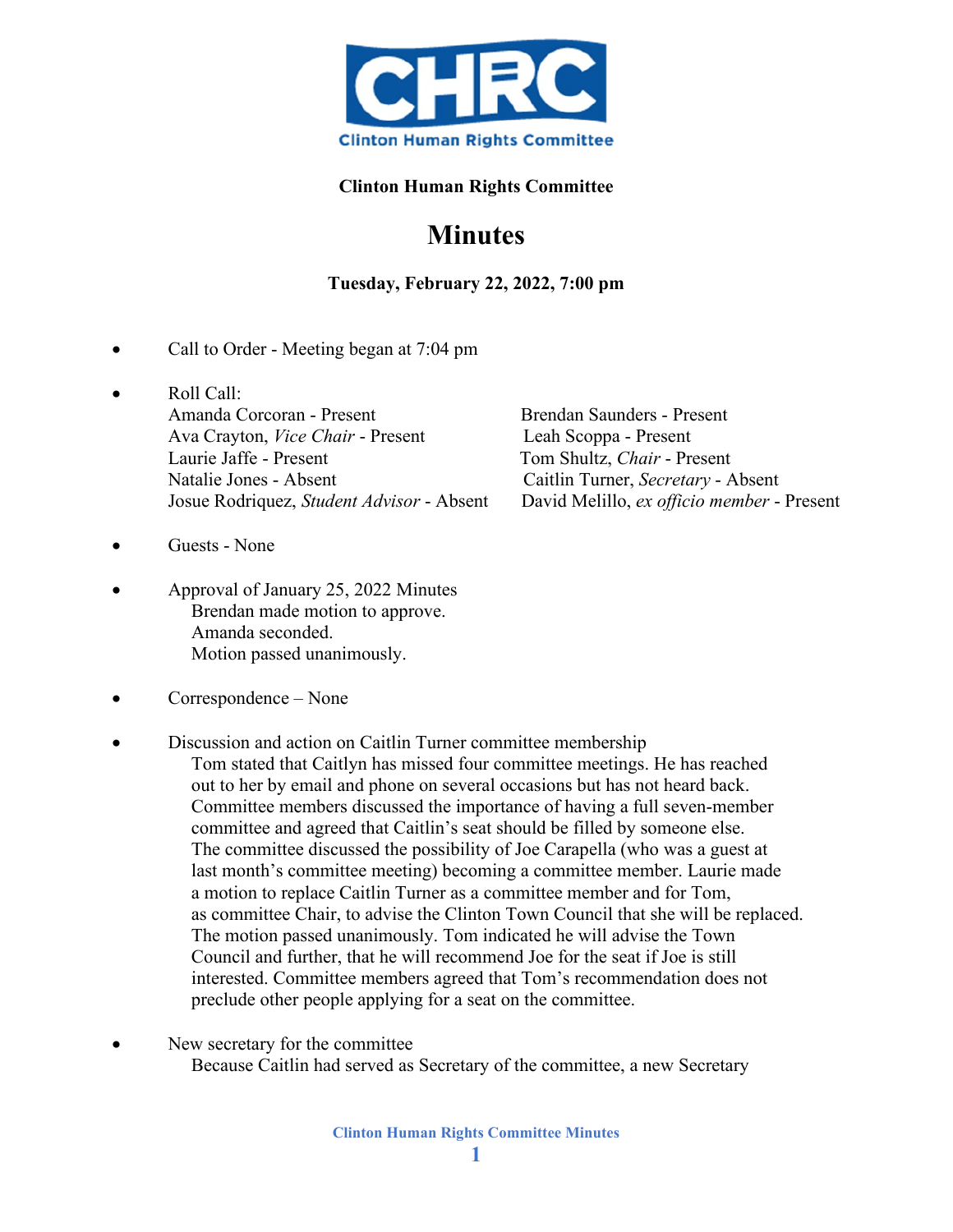must be selected. Laurie stated she is willing to be Secretary. Amanda moved to nominate Laurie to be Secretary and Ava seconded. The motion passed unanimously.

- Approval of Mayors Statement on Antisemitism Laurie Committee members discussed the "Mayors United Against Antisemitism" statement that Tom had presented at last month's committee meeting. Ava made a motion for the committee to approve that statement and for the committee to present the statement to the Town Council for the Council's approval. Brendan seconded the motion. The motion passed unanimously. Tom will arrange for this matter to be placed on the agenda of the next Town Council meeting and Laurie will attend that meeting to address the council.
- Relationship with Clinton Public Schools Tom, Ava, Amanda; and Morgan School News - Abel, Leah

 Tom attended a meeting of the Morgan School Social Justice Club. Leah stated that the "countries of origin" project at Morgan is getting wrapped up this month. She also advised that in March, there will be a project about Women's History Month, and a culture fair is planned for April and May. Amanda asked if any interest has been expressed in starting a social justice club at Eliot Middle School. Committee members think this idea is worth exploring. Tom and Laurie met with Maryann O'Donnell and Marco Famiglietti to discuss ways in which the CHRC can collaborate with the schools.

- Meetings with HCH Library and other possible partners Tom and Laurie Tom and Laurie met with Sarah Borgnis-Tobin, Adult Program Director at HCH, to discuss developing library initiatives. They discussed having an art show at the library in April exhibiting the work of Morgan students. Further discussion with the Morgan art teacher about such a show will hopefully take place soon. Also, they discussed a possible program in April in recognition of National Poetry Month. Tom, Laurie, and Sarah also discussed having the library host a weekly series in the summer, perhaps over the course of six weeks, with speakers discussing assorted topics and having live music.
- Social Media Tom The CHRC is promoting Black History Month on its Facebook page.
- Health Equity ideas/communications Amanda Tom and Laurie raised "Period Poverty" at the meeting with O'Donnell and Famiglietti. From correspondence received after that meeting, it appears that the school district does not view this as a problem. Amanda indicated that she is still brainstorming for other projects to pursue. Leah said she is